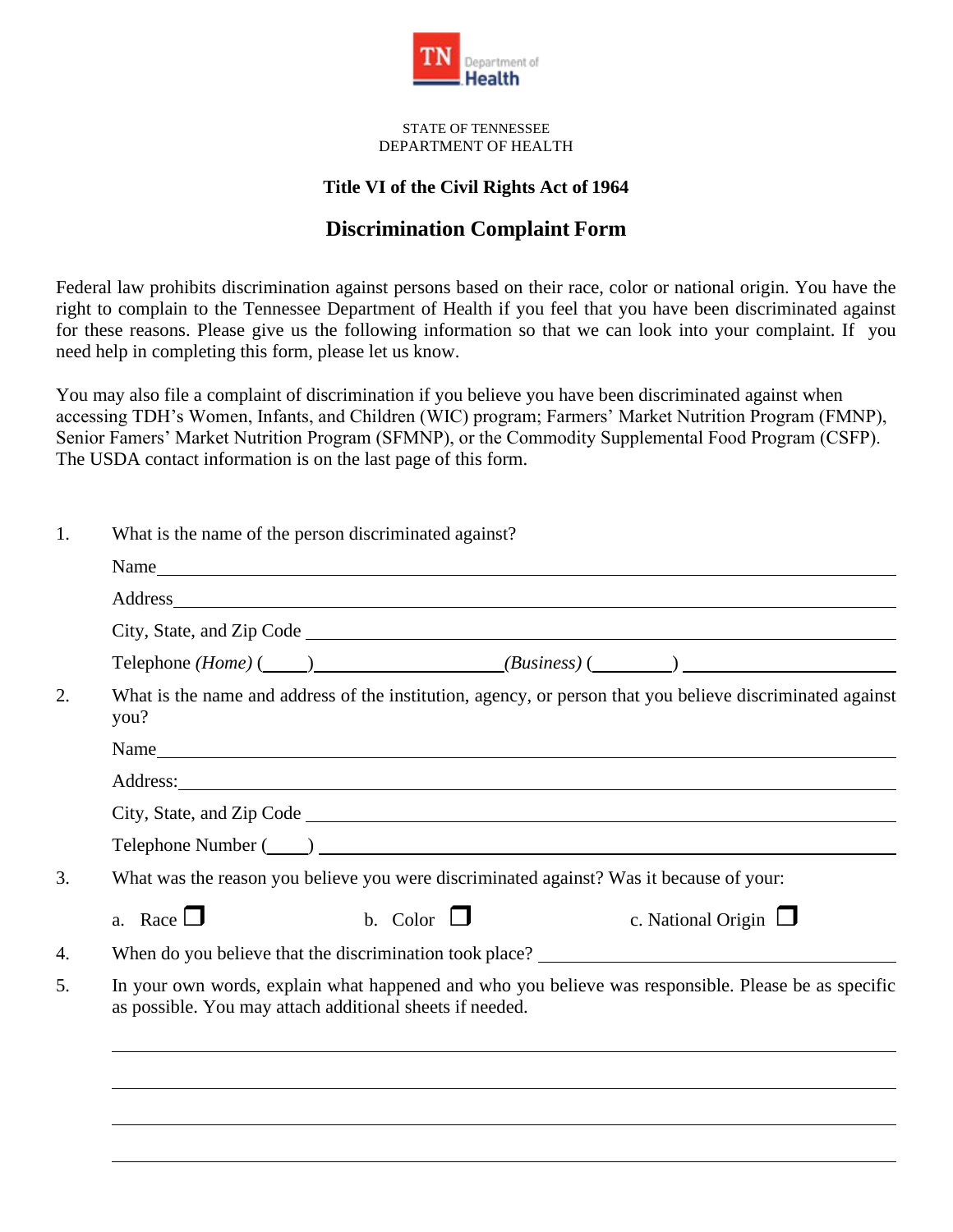| 6.  | Have you tried to resolve this complaint with the institution, agency or person? $\Box$ Yes<br>$\Box$ No                                                                                                                       |                                                                                                                                                   |  |
|-----|--------------------------------------------------------------------------------------------------------------------------------------------------------------------------------------------------------------------------------|---------------------------------------------------------------------------------------------------------------------------------------------------|--|
|     | If yes, what is the status of the complaint?                                                                                                                                                                                   |                                                                                                                                                   |  |
|     |                                                                                                                                                                                                                                |                                                                                                                                                   |  |
|     |                                                                                                                                                                                                                                |                                                                                                                                                   |  |
| 7.  | Are you filing this complaint for someone else?                                                                                                                                                                                | $\Box$ Yes<br>$\Box$ No                                                                                                                           |  |
|     | If yes, against whom do you believe the discrimination was directed?                                                                                                                                                           |                                                                                                                                                   |  |
|     |                                                                                                                                                                                                                                | First Name Last Name Last Name                                                                                                                    |  |
| 8.  | court?                                                                                                                                                                                                                         | Have you filed this complaint with any other federal, state, or local agency, or with any federal or state<br>$\Box$ Yes $\Box$ No                |  |
|     |                                                                                                                                                                                                                                | If yes, check all that apply Federal agency $\Box$ Federal court $\Box$ State agency $\Box$                                                       |  |
|     |                                                                                                                                                                                                                                | State court $\Box$ Local agency $\Box$                                                                                                            |  |
| 9.  | What is the name of the contact person at the agency/court where the complaint was filed?                                                                                                                                      |                                                                                                                                                   |  |
|     |                                                                                                                                                                                                                                |                                                                                                                                                   |  |
|     |                                                                                                                                                                                                                                | Agency/Court Name                                                                                                                                 |  |
|     | Address and the contract of the contract of the contract of the contract of the contract of the contract of the contract of the contract of the contract of the contract of the contract of the contract of the contract of th |                                                                                                                                                   |  |
|     |                                                                                                                                                                                                                                |                                                                                                                                                   |  |
|     |                                                                                                                                                                                                                                |                                                                                                                                                   |  |
| 10. | Please sign below. You may attach any written materials or other information that you think can be<br>helpful to us in looking into your complaint.                                                                            |                                                                                                                                                   |  |
|     | Complainant's Signature                                                                                                                                                                                                        | Date                                                                                                                                              |  |
|     | Mail this form to:                                                                                                                                                                                                             | <b>Title VI Compliance Officer</b><br><b>Tennessee Department of Health</b><br>Andrew Johnson Bldg., 5th Floor<br><b>710 James Robertson Pkwy</b> |  |

**Phone: (615) 741-9421 Email: [Luvenia.Harrison@tn.gov](mailto:Luvenia.Harrison@tn.gov)**

**Nashville, TN 37243**

Filing a complaint with OCR is voluntary. However, without the information requested above, OCR may be unable to proceed with your complaint. We collect this information under authority of Title VI of the Civil Rights Act of 1964, Section 504 of the Rehabilitation Act of 1973 and other civil rights statutes. We will use the information you provide to determine if we have jurisdiction and, if so, how we will process your complaint. Information submitted on this form is treated confidentially and is protected under the provisions of the Privacy Act of 1974. Names or other identifying information about individuals are disclosed when it is necessary for investigation of possible discrimination, for internal systems operations, or for routine uses, which include disclosure of information outside the Department for purposes associated with civil rights compliance and as permitted by law. It is illegal for a recipient of Federal financial assistance from Tennessee Department of Health to intimidate, threaten, coerce, or discriminate or retaliate against you for filing this complaint or for taking any other action to enforce your rights under Federal civil rights laws. You are not required to use this form. You may also email or write a letter and send it to the address above.